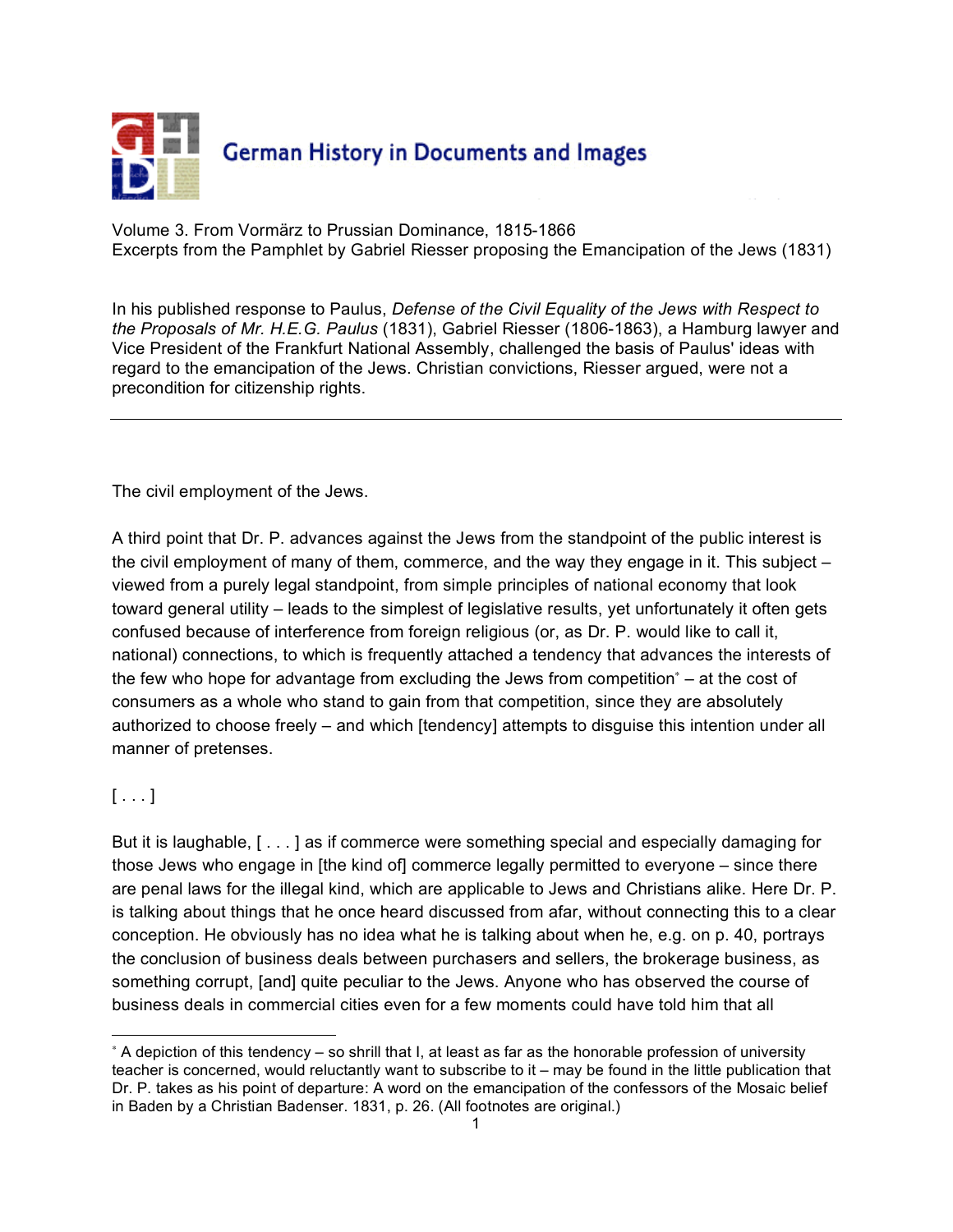commercial deals are concluded by brokers, and that e.g. in Paris the profession of the commodity and exchange brokers (*courtier de commerce, agents de change*) is highly esteemed.

Dr. P. also talks a lot about "hagglers," and he defines them on p. 47 as "middlemen making an indeterminate usurious profit by dealing in every easily grabbed product." I leave it up to practical statesmen to decide whether this concept has the requisite definiteness to serve as the foundation for a law. But here, above all, there is a need to ask the simple question that can alone lead to a result, and concerning which Dr. P. nowhere provides any proper information, which brings the matter into a confusing chiaroscuro: is the kind of commerce described here permitted or forbidden to Jews and Christians? For it has to be assumed that no civilized<sup>∗</sup> state's legislation would any longer allow the former to do something that it would forbid the latter to do: and should anything like this exist anywhere, it would be the duty of legislation to immediately tear out this weed at the roots. – Now if it is permitted, and if those who engage in it stay within the limits of what is legal, then it is nonsense to object to the fact that they are practicing a profession that is legal and open to them. But if it is forbidden, as usury is everywhere, and as peddling is in some countries, for Jews and Christians, then those who do it make themselves guilty of transgressing the law, and so they should be punished for this with the same penalty, but do not let those pay for their offense who have nothing in common [with them]. Tepidness about applying existing laws, negligence by judges and civil servants with the result that the real transgressors go unpunished – are [these] not [things] that a legal system with a sense of honor would aspire to advance as grounds for legislation? And where such tepidness and negligence is shown toward certain violations, is it not at least equally exhibited toward Christians and Jews? Is it not so that when a Jewish usurer goes unpunished, the same is the case with the Christian one?

#### $[...]$

 $\overline{a}$ 

From the other side, the opponents of civil equality for the Jews, especially in those countries where the question at hand is still freedom of occupation, make it no secret that they view the exclusionary laws as a means of inhibiting competition!\*\* It is a sad phenomenon, native only to Germany, that where the most noble freedom, the highest moral interests of humanity are concerned, such pitiful considerations are capable of exercising influence. Never has a Briton, never has a Frenchman dared to advance such arguments: and, truly, never would a German have dared if there were laws for all of Germany! Only in the narrow circles of the tiniest of states have such considerations ever been capable of acquiring preponderance even for a moment.

<sup>∗</sup> A state in which this sort of thing occurs would have to be stricken at once from the ranks of the civilized. ∗∗ I mentioned earlier the Württemberg pharmacist who is especially keen to prevent the Jews from becoming pharmacists. The character of that opposition has really been described with triumphant force by the Minister of Interior to the Württemberg Chamber. Compare the above mentioned minutes, p. 45- 46.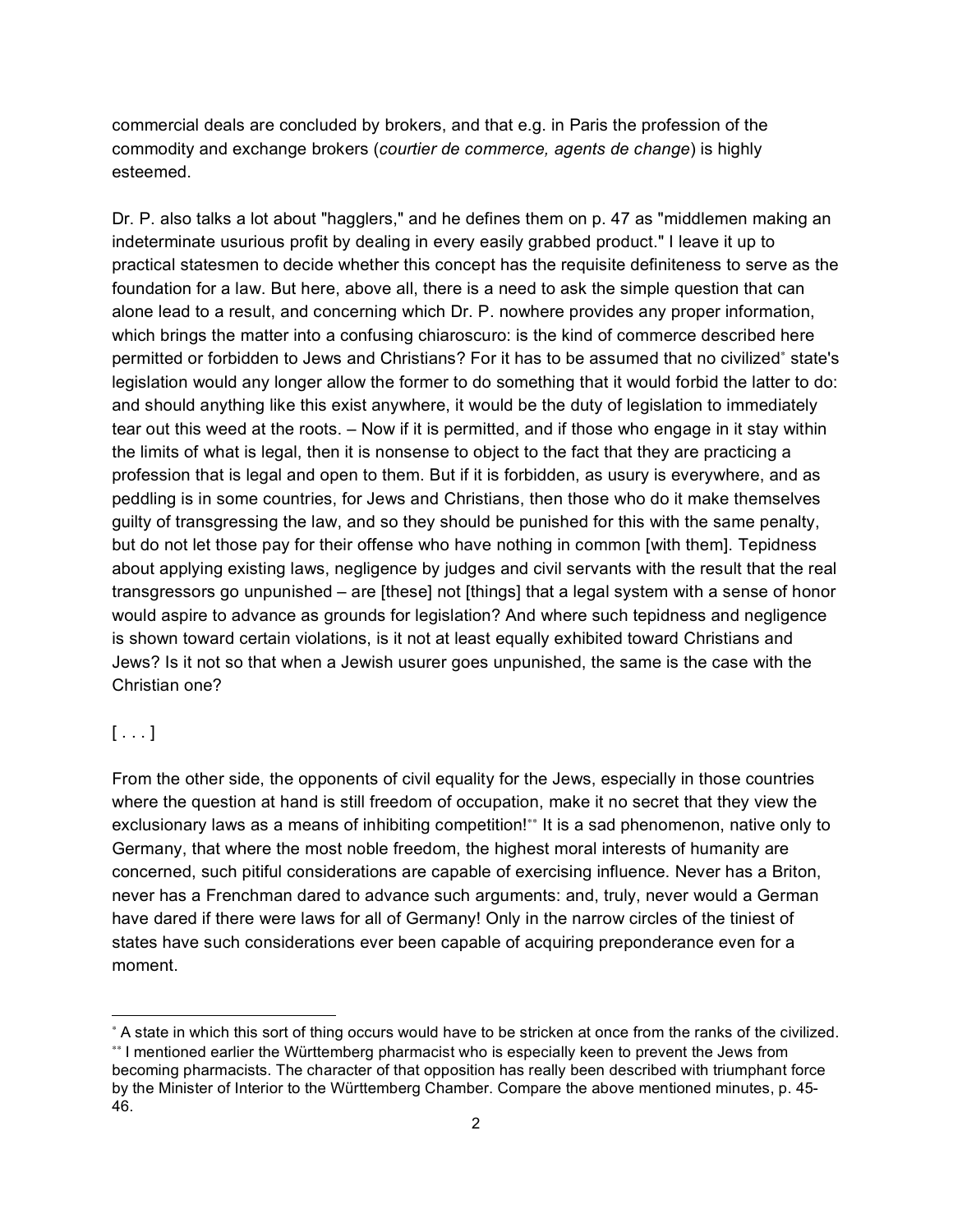## $[ \ldots ]$

 $\overline{\phantom{a}}$ 

4. The problem, therefore, with whose solution on paper Dr. P., if it pleases him, may well continue to occupy himself, has long since been solved in life,<sup>∗</sup> and the question at hand is not whether legislation will do well to acknowledge the Jews as belonging to the nation of the state (following Dr. P's expression), but whether it has already done well in acknowledging them as such, and whether it should allow the simple consequences necessarily resulting from this acknowledgment to become operative. This question has to be discussed now. What Dr. P. adduces is tantamount to having the Jews live according to their own laws. To be clear, nothing more is required than to separate those laws that touch on civic matters from those that, according to the people who observe them, emanate solely from religion. Jews following their own laws about marriages,\*\* divorces, inheritances, contracts, and similar relations certainly do not exist in even one twentieth – and, for some courts deciding on these laws, not even in one fiftieth – of Germany any longer.<sup>∗</sup> \*\* Where this kind of court still exists, its miserable existence is allowed only by the unforgivable inertia of its legislation, which needs to shy away from stirring up the old mess, so as not to be reminded of the claims of the law and of political prudence with respect to the Jews altogether. But everywhere, Jews as a whole will gladly give up everything relating to that if, in exchange, they would be granted only limited civil rights, not to mention full legal equality. But in the states where the Jews are citizens, such peculiarities may not, in any event, be tolerated in any fashion, since they thoroughly contradict the status of the citizen; but general experience also shows that the Jews will never and nowhere put down obstacles in the way of their abolition.

5. But there are regulations of a different kind that go by the name of laws – especially those concerning circumcision, the Sabbath, and dietary prohibitions – similar to Catholic regulations about fasting, known as fasting laws. These regulations, as a whole, are viewed by the Jews as emanating from religion, and even those who depart from them, whose number everywhere is quite considerable, and who hold that their religion, at a higher level of development, could do without these formalities, are not of the view that, from the beginning, these regulations have borne relationship to their religion. Now Dr. P. regards this as a fundamental error and is of the opinion that these laws, as early as Moses, were something purely political, a product of purely national legislation that was quite alien to religion. We would like to concede this point: on what, then, is our error based? Most certainly on the fact that we regard as religious duties obligations which are nothing of the kind, [and] not that we practice them after we have acknowledged them as alien to religion, and belonging to political legislation. Dr. P. commits a peculiar error by

<sup>∗</sup> The states in which the Jews are really not yet political citizens are precisely the above-mentioned ones, in which they also lack freedom of occupation. Since the state of affairs in these [countries] is quite different from what Dr. P. represents, since there is still a lack here of that which he himself wants to have conceded, and which he believes to have been conceded, his line of reasoning does not apply to any single state.

<sup>∗∗</sup> It goes without saying that, to the extent that marriage is a purely religious action according to the laws of the state, it must be performed according to the regulations of the religion of the contracting parties. ∗∗∗ Incidentally, these courts, where they existed, were to be viewed from the standpoint of compromise

courts, rather like the audientia episcoporum for civil matters and Justinian law.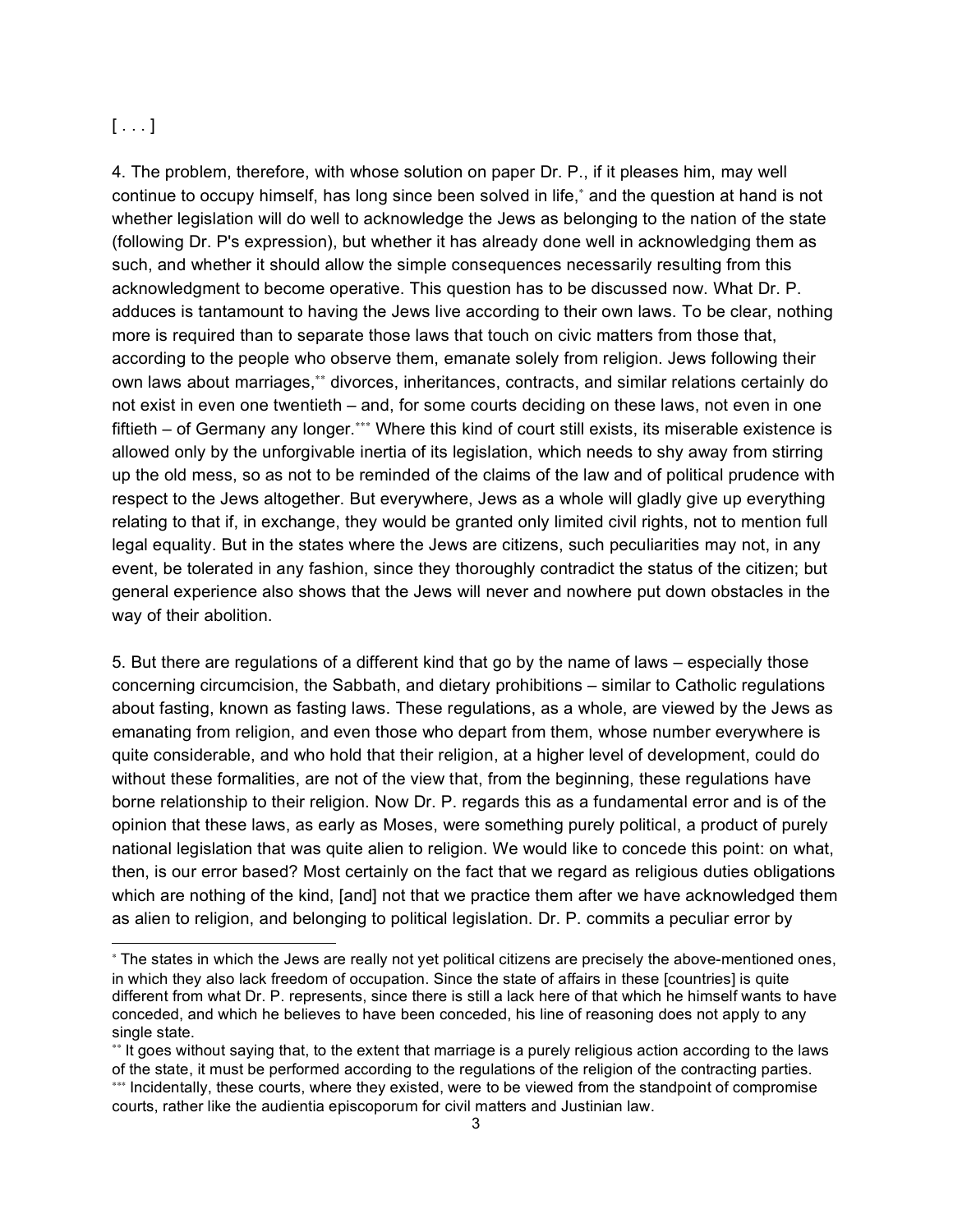foisting upon us without notice his "more correct" view, while he so very much regrets our sorry conceptual confusion. That we<sup>∗</sup> observe these laws because we regard them, contrary to Dr. P.'s opinion, as religious,\*\* – and not, as Dr. P. twists the matter, "because we believe we are required by our religion to remain a special nation" – is something that emerges most clearly from the way that we, in all the relationships that we regard as belonging to civil law, regard ourselves as obligated to obey unconditionally the laws of the land, while none of us believes himself obligated to deviate from those other laws in general and for the sake of the state.

### $[ . . . 1]$

 $\overline{a}$ 

9. This observation leads me to the actual turning point in the whole theory of Dr. P., without which it, together with all of its parts, has to be thrown overboard, namely that he turns conversion to Christianity into a (and, in fact, basically the only) guarantee of German nationality; in other words, he turns a religious act into a political one. It is incomprehensible that a man who has advocated the separation of worldly and religious matters throughout his whole life could go astray like this, that he could so completely forget the meaningful byword: "Render therefore unto Caesar the things that are Caesar's, and unto God the things that are God's." How? Should conversion to Christianity mean not the acknowledgment of its teachings, its holiness, its divine origins, but instead the desire to have equal rights with other citizens? I believe it was correct when I earlier characterized such twists and turns under the name "Jesuitism of Enlightenment." Only a profound contempt for religion can want to degrade it to something alien to what it is. Only a high degree of disdain toward the state can guarantee that belonging to it requires not the fulfillment of duties, not the obedience toward its laws owed to it by the citizen, but rather an act that belongs and must belong to a completely different sphere. Religion has its belief, the state has its laws; professing belief leads to religion; obedience towards the laws makes a citizen of the state; but confusing the two leads to misjudging both, to foolishness and lies.<sup>∗∗∗</sup> What would Dr. P. say if a Catholic state were to exclude Protestants with the justification that they should be required, by converting to Catholicism, to join the "nation of the state" consisting of Catholics? Would he not raise a mighty cry about intolerance, about mixing up the authority of the state and the church?<sup>+</sup> But if he regards his church as

<sup>∗</sup> I say we here – without considering, as mentioned earlier, that many of us, according to our religious conviction, believe that we are absolved from these laws – because this diversity belongs completely to the area of religious opinion, and it has never occurred to the latter that they would come so much as a hair closer to the state by not observing those laws.

<sup>∗∗</sup> In regard to circumcision it is curious that Dr. P. cannot help conceding (p. 14 and 26) that it originally had a purely religious significance when it originated with Abraham. But he has not adduced the smallest bit of proof for an alleged metamorphosis by dint of which this ceremony should now be viewed as a national insignia by the Jews.

<sup>∗∗∗</sup> It is a strange contradiction that Dr. P. bitterly accuses me of ascribing the conversion of so many to motives other than genuine religious conviction, and yet now he justifies and completely approves these other kinds of motives.

<sup>+</sup> This is by no means a mere assumption. It is well known that, in France, for as long as one was looking for pretexts to persecute the Huguenots, their isolation, their separation from the mass of the nation, was [an argument] asserted against them, and just a few years ago I read an essay in the Munich [magazine]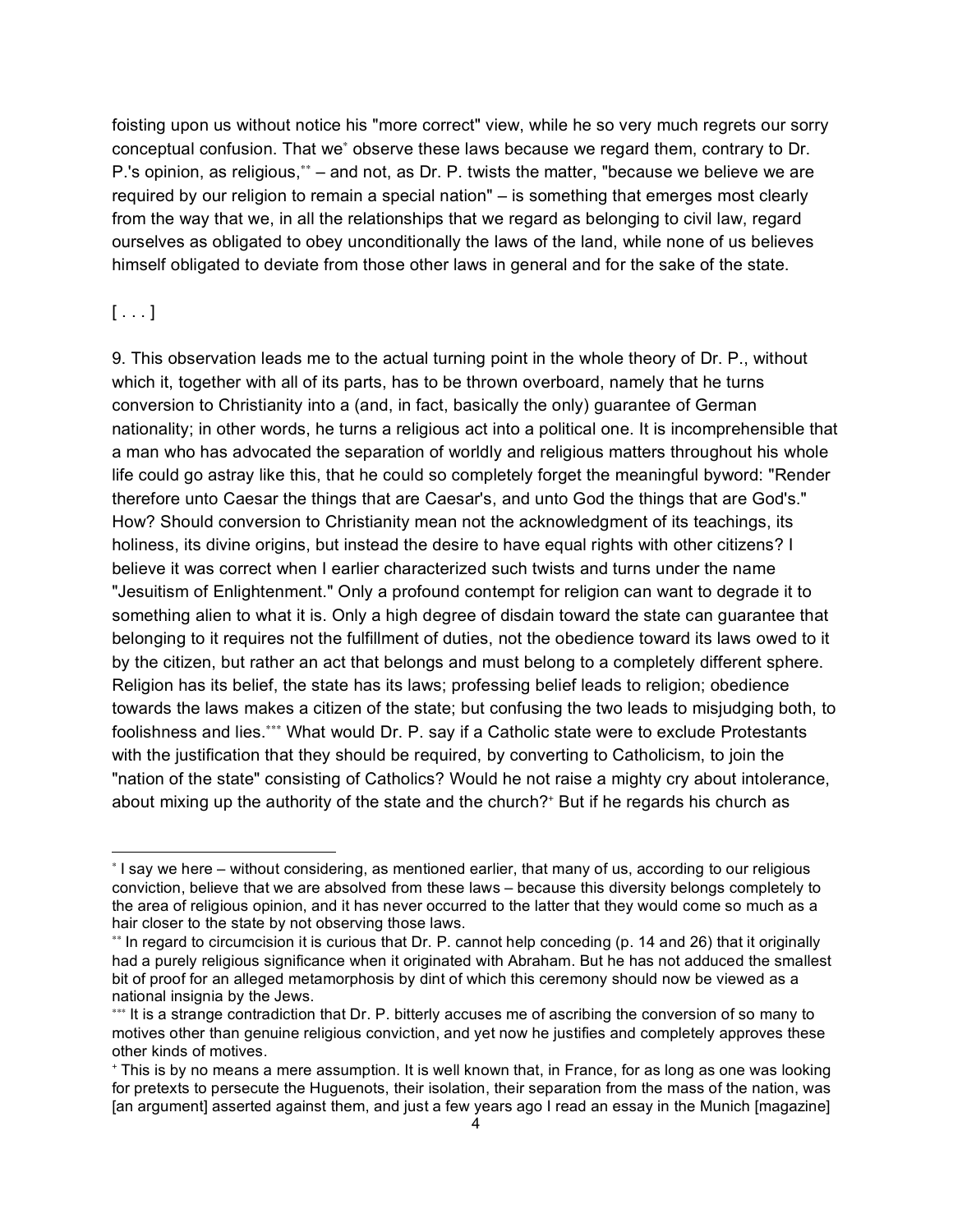having permission to do everything, because it seems to him to be the better one, then he should not forget that everyone else is entitled to the same opinion.

#### $[...]$

 $\overline{a}$ 

10. There is only one baptism that confers nationality: this is the baptism of blood in the common struggle for freedom and fatherland! "Your blood has mingled with ours on the battlefields," those were the commanding words with which the last faint impulses of intolerance and aversion were felled. German Jews, too, have acquired this valid claim to nationality with full legal force. Everywhere in Germany, the Jews are obliged to military service; they were everywhere [obliged to it] even before the Wars of Liberation. In both wars Jews fought, both as volunteers and conscripts, in proportionate numbers, among the ranks of the Germans; in the armies of the different states, not an inconsiderable number acquired positions of honor through personal distinction. It is a notorious fact that, e.g. in Prussia during the course of the war, several such cases arose, and that since the time of peace, on the other hand, no such advancements have been allowed to take place, but instead baptism was stipulated as an indispensable condition for every promotion:<sup>∗</sup> irrefutable proof for the dual truth that Jews really distinguished themselves in the war for the German Fatherland, and that they are only capable of receiving promotion by real distinction. And the legal possibility of advancement is precisely the thing from which the laws of several German states, e.g. Baden, exclude the Jews, and this exclusion is precisely one of the points at whose abolition the effort on behalf of civil equality is most decisively aimed. There has never been any disdain for placing the names of Jews next to those of Christians on the monuments erected to honor the fallen soldiers in the Wars of Liberation;<sup>∗</sup>\* and there would not be any in the future if the German Fatherland were to call its sons to arms once more! But the reward of honor for the bravery of its sons, if they are not of the Christian faith, is something that the Fatherland has not conferred in many places! The orphans of the fallen do not have the consolation that their father offered up his life for the Fatherland to which they belong, in the full sense of the word, as citizens with equal rights! The last sigh of the dying is not lightened by the thought that their orphans are children of the Fatherland that bereaved them of their father; he can only bequeath them a stepfatherland that might view them, where their rights are concerned, as foreigners! That is current law, those are the laws that one is making the effort to justify before your conscience, German legislators, by means of artificial phrases. Ask your conscience: it will answer you!

*Eos* in which it was supposed to be proven that the Protestants had been beaten to death during [the] St. Bartholomew's Night [Massacre] not as unbelievers, but as anti-nationals!

<sup>∗</sup> I beg to hold this fact and similar ones in mind regarding the question that Dr. P. poses on p. 97 about "whether, for many years now, there has been any example of one of the sanctioned churches having attempted to make Jews into converts by offering advantages?"

<sup>∗∗</sup> With horror a friend told me that he had seen names of Jews among the names of the fallen in Lübeck in the Marienkirche. After the Wars of Liberation, you see, this city had driven out the Jews who had moved into the city at the time of the French occupation; those unfortunate ones had therefore purchased the misfortune and shame of their co-religionists and family members with their blood.